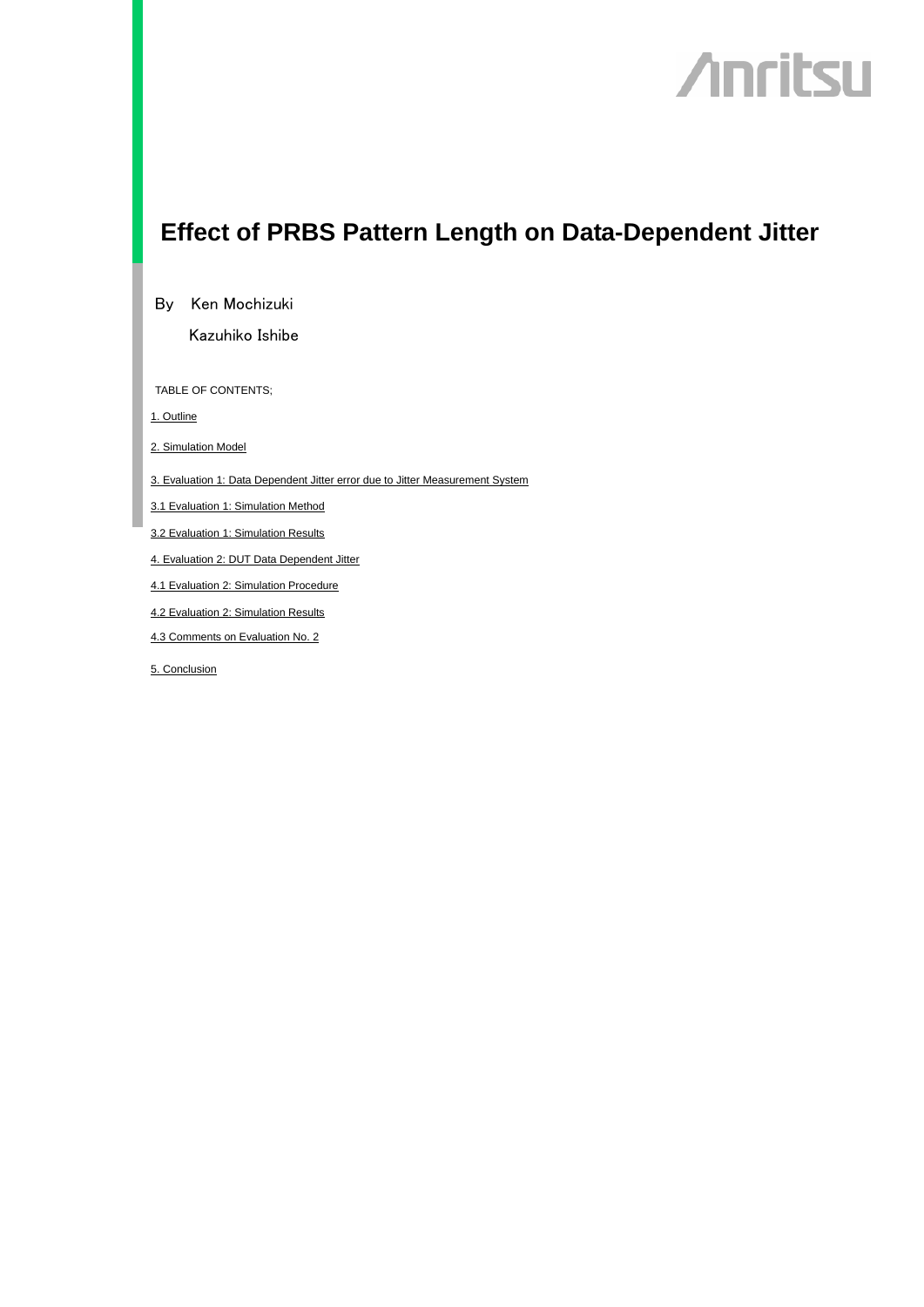#### Effect of PRBS Pattern Length on Data-Dependent Jitter

Ken Mochizuki Kazuhiko Ishibe

#### 1. Outline

The trend towards increasingly large-capacity data communications is driving rapid progress in smaller and lower-cost optical modules. As a result, we are starting to see market standardization on SFP+ modules with a wider bandwidth than SFP modules. The current SFP+ MSA uses a short PRBS  $2^9$ -1 pattern with a length of 511 bits as the test pattern for evaluating Data-Dependent Jitter (DDJ) at the Tx side. This is the specification for TWDP evaluation, but when these devices are installed in transmission equipment, the final jitter in the actual SDH/SONET/OTN signal is evaluated. Consequently, with the increasing number of SFP+ modules in the market, there is some concern that it may not be possible to use the results of stand-alone device jitter evaluation to adjust the amount of jitter when the device is installed in equipment. This white paper examines the theoretical degree of difference in jitter amounts generated by the device under test (DUT) using PRBS patterns of different lengths. To quantify the degree to which this difference is impacted by the DUT parameters, we performed the evaluation using numerical simulation, modeling the DUT and jitter measurement method.

#### 2. Simulation Model

The jitter components of a data signal can be classified into deterministic jitter (DJ) and random jitter (RJ). DJ can be subdivided further into data dependent jitter (DDJ) and periodic jitter (PJ). Of these, DDJ is impacted directly by the data pattern. As a result, this numeric simulation only considers DDJ. The cause of DDJ is thought to be waveform distortion due to the DUT frequency bandwidth as well as reflection of the transmitted signal, etc. [1]. In this simulation, DDJ is generated according to the frequency bandwidth of the DUT and jitter measurement method and the difference in the size of the DDJ is quantified according to the data pattern length. In the first evaluation, the degree of the difference in the DDJ measurement error for the jitter measurement method used by most SDH/SONET/OTN jitter testers (data signal converted to clock signal and jitter in clock signal measured) was quantified using the measurement system shown in Fig. 1. Then, in the second evaluation, the theoretical degree of difference in the jitter of the DUT output signal with the data pattern length was quantified using the measurement system shown in Fig. 2. Here, the DUT frequency bandwidth due to AC coupling and high-frequency cutoff are represented by a high-pass filter (HPF) and low-pass filter (LPF); the impact on the DDJ was investigated by changing these cutoff frequencies.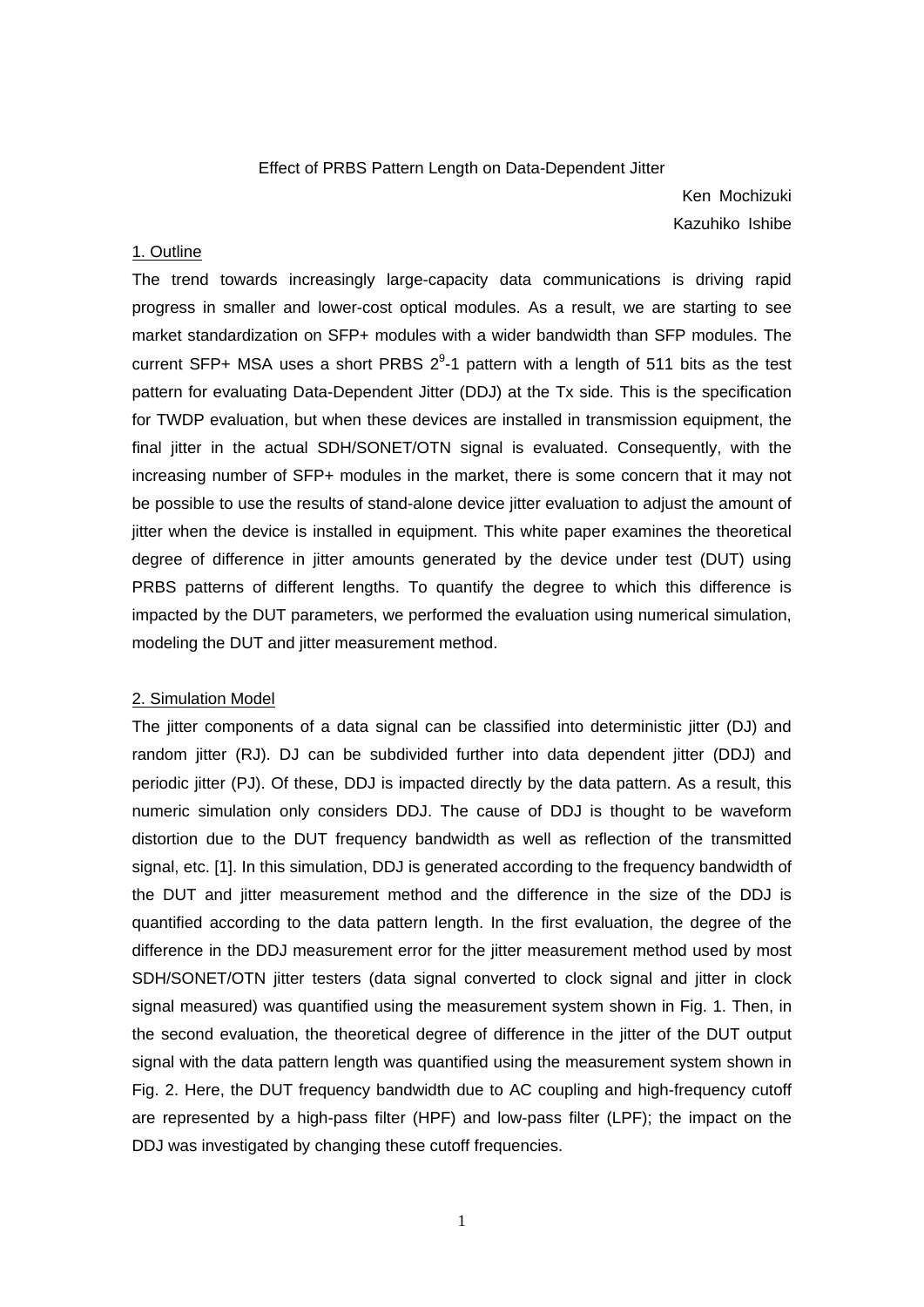

Fig. 1 Evaluation 1: Data Dependent Jitter Error of Jitter Measurement Method used by SDH/SONET/OTN Jitter Testers



#### 3. Evaluation 1: Data Dependent Error using Jitter Measurement System

#### 3.1 Evaluation 1 Simulation Method

As shown in Figure 1, a jitter-zero data signal series *x(n)* (n = 0, 1, 2…) simulating an NRZ signal with a data rate of 9.95 Gbit/s is input to the jitter measurement system as the evaluation input signal. The *x*(*n*) values are 1 (High level) and -1 (Low level). This sampling interval is 1/1000 of a 1 unit interval (1UI =  $1/9.95$  GHz) so as to obtain a simulation resolution for 1mUI (see Fig. 3 x(n)). PRBS  $2^7$ -1,  $2^9$ -1,  $2^{23}$ -1, and  $2^{31}$ -1 were used as the *x(n)* data patterns. Each PRBS was generated using the following polynomial equations in compliance with ITU-T T Rec. O.150, and O.151:

\n
$$
\text{PRBS } 2^7 - 1: 1 + X^6 + X^7
$$
\n

\n\n $\text{PRBS } 2^9 - 1: 1 + X^5 + X^9$ \n

\n\n $\text{PRBS } 2^{23} - 1: 1 + X^{18} + X^{23}$ \n

\n\n $\text{PRBS } 2^{31} - 1: 1 + X^{28} + X^{31}$ \n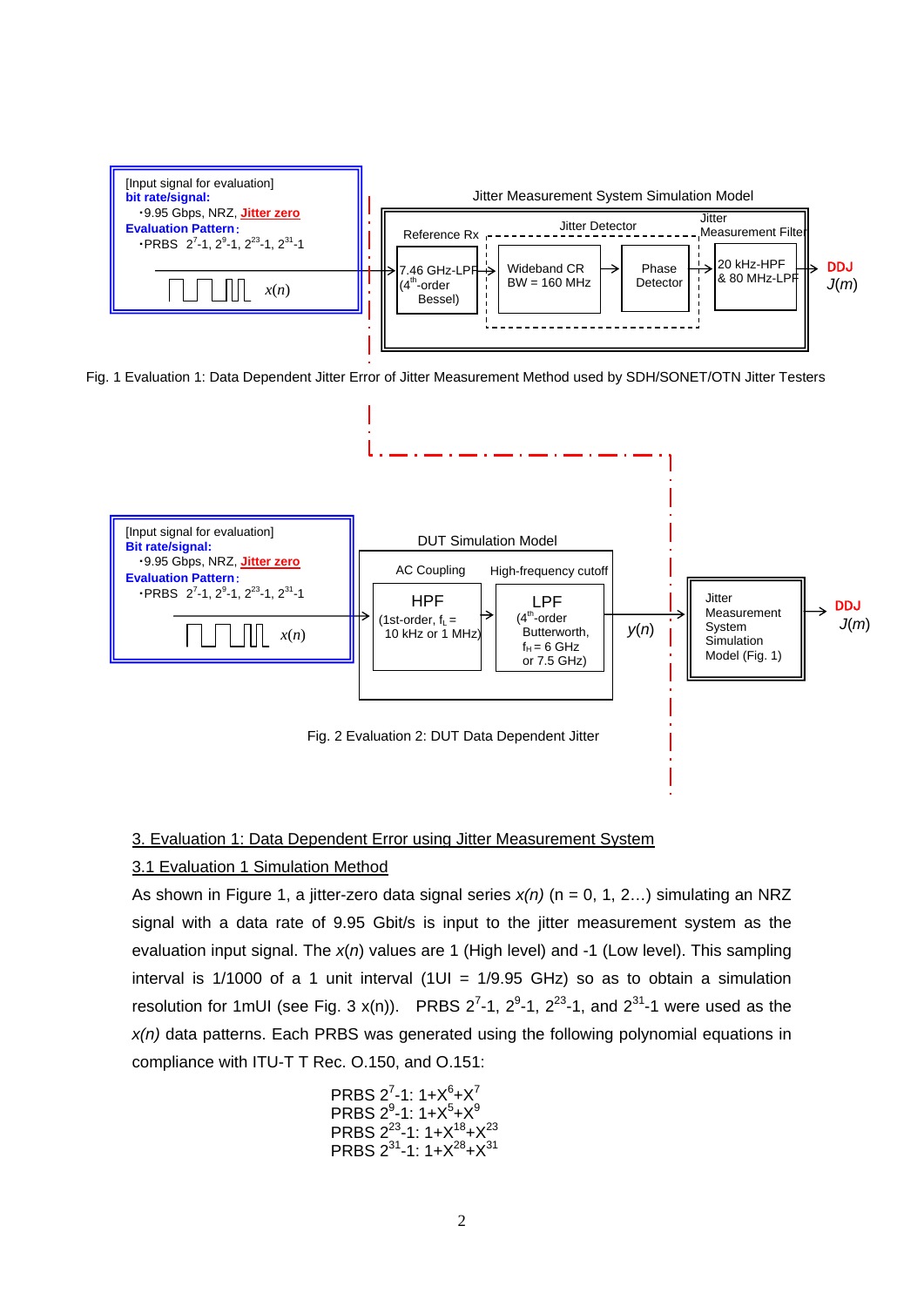The transfer function of the reference receiver in the jitter measurement system used a  $4<sup>th</sup>$ -order Bessel filter with a data rate of 0.75 times the cutoff frequency (7.46 GHz) described in ITU-T ANNEX B/G.957. The second jitter detector element in the simulation model took into consideration the phase detection method discussed by the ITU-T Q5/Study Group 4[2]. This phase detection method finds the jitter at each rising edge of the clock signal by phase detection after the input data signal is converted to a data rate clock signal (9.95 GHz) using wideband clock recovery (W-CR). In this simulation, the W-CR pass bandwidth was set to two times (160 MHz) the upper jitter band (80 MHz). The third jitter measurement filter in the jitter measurement model used filters to suppress the high and low jitter as recommend in ITU-T G.783 and G.825; a 20 kHz  $1<sup>st</sup>$ -order HPF cut low components, and a 80 MHz  $3^{rd}$ -order Butterworth LPF cut high components. The DDJ series *J(m)* (*m* = 0, 1, 2…) with a sampling interval equivalent to 1UI was output from the jitter measurement system.

#### 3.2 Evaluation 1 Simulation Results

Table 1 lists the DDJ peak-to-peak values of the DDJ time series *J(m)* (*m* = 0, 1, 2, …., *M* -1) obtained using the evaluation system shown in Fig. 1. DDJ occurs in the jitter measurement system irrespective of whether the input signal is jitter zero because when the data signal is converted to a clock signal by the phase detector W-CR, timing errors occur in the recovered clock signal, depending on the length of the High and Low levels in the data signal. From Table 1, it is clear that the maximum data pattern dependent error of the jitter measurement method used by most current SDH/SONET/OTN jitter testers is 5mUIpp. This is much smaller than the 100mUIpp maximum permissible jitter limit for measurement equipment specified in ITU-T Rec. G.783.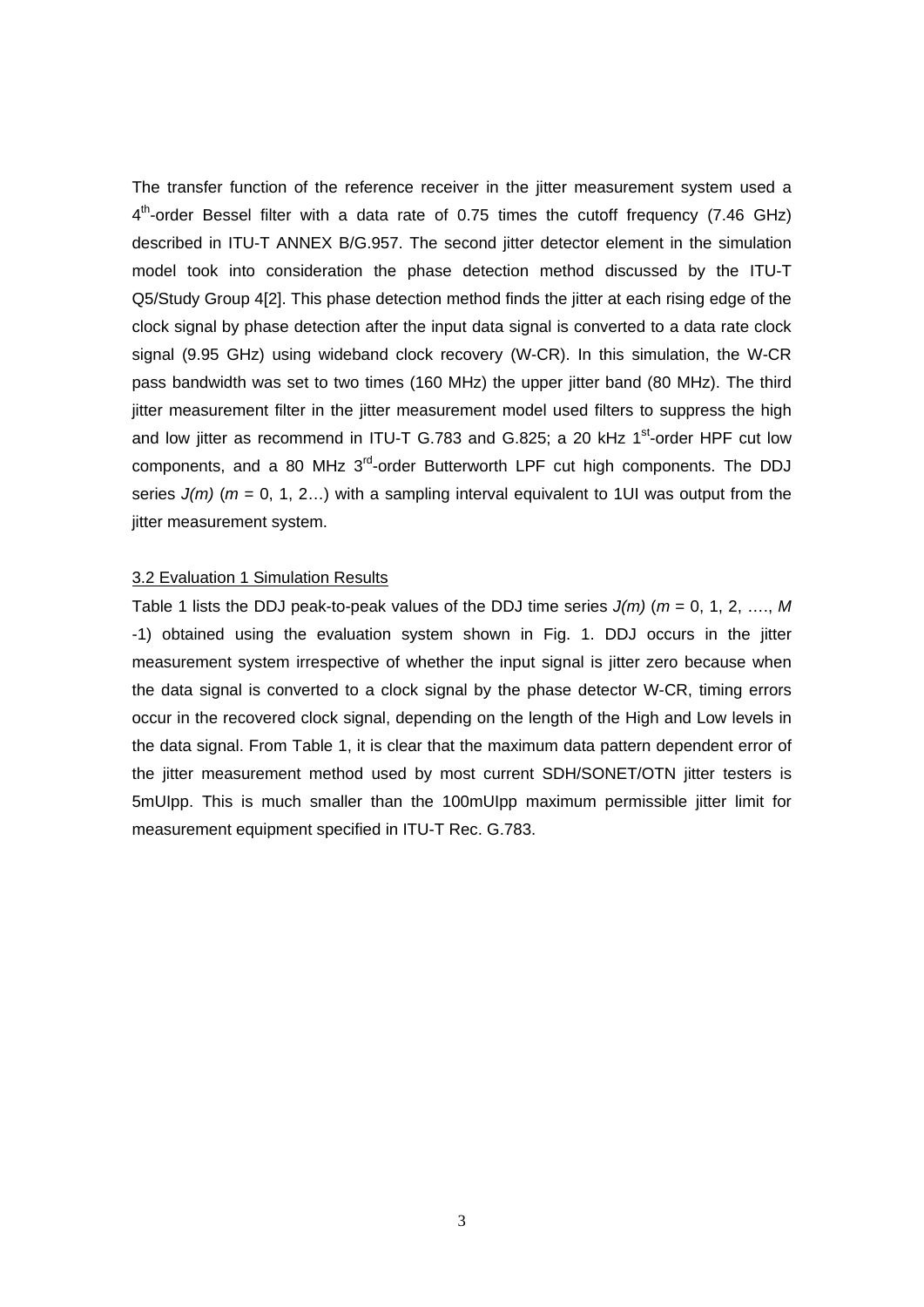| Data Pattern                |                              |                                       |                                            |  |  |  |  |
|-----------------------------|------------------------------|---------------------------------------|--------------------------------------------|--|--|--|--|
| PRBS $2^7-1$<br>$(M = 127)$ | PRBS $2^9$ -1<br>$(M = 511)$ | PRBS $2^{23}$ -1<br>$(M = 8,388,607)$ | PRBS $2^{31}$ -1<br>$(M = 20 \times 10^6)$ |  |  |  |  |
|                             |                              |                                       |                                            |  |  |  |  |

Table 1 DDJ Error of Jitter Measurement Systems using Evaluation 1 Simulation

However, the value of M in the *J(m)* series used in the DDJ evaluation ranged from 127  $(2<sup>7</sup>-1)$  to 8,388,607  $(2<sup>23</sup>-1)$  for PRBS patterns of  $2<sup>7</sup>-1$  to  $2<sup>23</sup>-1$ , respectively. In the case of PRBS  $2^{31}$ -1, computation of the maximum pattern length requires an exceptionally long time because M is 20 x 10<sup>6</sup>. Moreover, a sample size of  $20$  x 10<sup>6</sup>, includes 31UI of consecutive High levels for PRBS  $2^{31}$ -1. Consequently, despite using a 20 x 10<sup>6</sup> sample, we think it is possible to obtain approximately the same DDJ as in evaluation using the maximum pattern length. However, strictly speaking, DDJ is not due only to the maximum length of High and Low levels in the pattern and is also affected by adjacent patterns, so it is probable that different results will be obtained from those in Table 1 when using other polynomial equations to generate the PRBS.

### Units: mUIpp

#### 4. Evaluation 2: DUT Data Dependent Jitter

#### 4.1 Evaluation 2 Simulation Method

The laser driver in an actual optical transmitter sometimes has AC coupling at the input and output sections[3]. AC coupling cuts low-frequency components including DC, degrading the data signal waveform. In Fig. 2, the DUT AC coupling was modeled ideally using a 1<sup>st</sup>-order HPF with a cutoff frequency  $f<sub>L</sub>$  of 10 kHz or 1 MHz.

On the other hand, a 4<sup>th</sup>-order Butterworth LPF with a cutoff frequency  $f_H$  of 6 GHz or 7.5 GHz was used to model the optical transmitter high-frequency cutoff.

Generally, it is believed that the primary factor generating DDJ is the HPF cutting DC components, but the LPF distorting the data signal waveform is also a main cause of DDJ [3]. A Butterworth filter is used as the LPF, because some frequency characteristics of actual optical transmitters are like a Butterworth filter.

The same four PRBS patterns as used in Evaluation 1 were used as the DUT input signal  $x(n)$ . The DDJ of the DUT output signal  $y(n)$  was detected using the same jitter measurement system simulation model as in Fig. 1. Figure 3 is an example of the DUT input and output signals *x(n)* and *y(n)* obtained by the simulation shown in Fig. 2.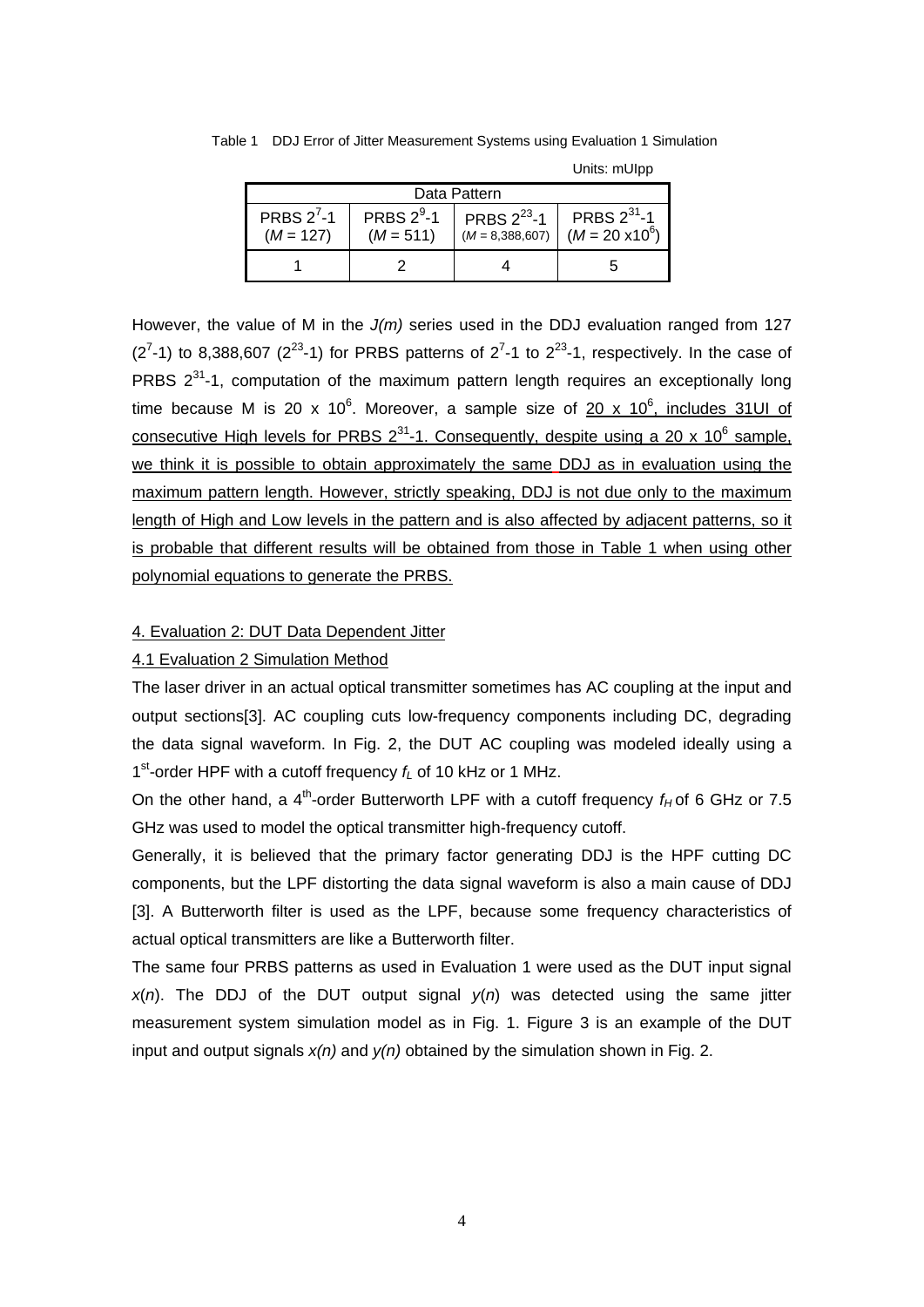

Fig. 3 Example of DUT I/O Waveforms Obtained by Evaluation 2 Simulation  $(HPF: f_L = 10 kHz, LPF: f_H = 6 GHz)$ 

#### 4.2 Evaluation 2 Simulation Results

Table 2 shows the DDJ peak-to-peak values for the DDJ time series  $J(m)$  ( $m = 0, 1, 2, \ldots$ ) *M*-1) obtained using the simulation model shown in Fig. 2. In simulations No. 1 to No. 8, the DUT was modeled by combining an HPF and LPF with different cutoff frequencies ( $f<sub>L</sub>$  and  $f_H$ ). The results are explained in order below.

|             |                                                  |              | Table 2 DUT DDJ using Evaluation 2 Simulation |                          |                                      | Units: mUlpp                           |  |
|-------------|--------------------------------------------------|--------------|-----------------------------------------------|--------------------------|--------------------------------------|----------------------------------------|--|
| Sim.<br>No. | <b>DUT Bandwidth Limit</b><br>$("-'"$ no filter) |              | Data Pattern                                  |                          |                                      |                                        |  |
|             |                                                  |              | Non-frame Signal                              |                          |                                      |                                        |  |
|             |                                                  |              | <b>PRBS</b>                                   | <b>PRBS</b>              | <b>PRBS</b>                          | <b>PRBS</b>                            |  |
|             | $f_i$ of HPF                                     | $f_H$ of LPF | $2^{7}-1$<br>$(M = 127)$                      | $2^9 - 1$<br>$(M = 511)$ | $2^{23} - 1$<br>$(M =$<br>8,388,607) | $2^{31} - 1$<br>$(M = 20 \times 10^6)$ |  |
|             | 10 kHz                                           |              |                                               | 2                        | 4                                    | 5                                      |  |
| 2           | 1 MHz                                            |              |                                               | $\overline{2}$           | 4                                    | 5                                      |  |
| 3           |                                                  | 7.5 GHz      |                                               | $\overline{2}$           |                                      | 8                                      |  |
| 4           |                                                  | 6 GHz        | 4                                             | 16                       | 44                                   | 37                                     |  |
| 5           | 10 kHz                                           | 7.5 GHz      |                                               | 2                        | 6                                    | 8                                      |  |
| 6           | 1 MHz                                            | 7.5 GHz      |                                               | 2                        | 9                                    | 16                                     |  |
| 7           | 10 kHz                                           | 6 GHz        |                                               | 16                       | 44                                   | 38                                     |  |
| 8           | 1 MHz                                            | 6 GHz        |                                               | 16                       | 44                                   | 45                                     |  |

(Simulations No. 1 and No. 2)

In simulations No. 1 and No. 2, the DUT was modeled using only an HPF. The DDJ values for each data pattern are extremely small and very similar to the Jitter measurement errors in Table 1. In other words, the DDJ due to the HPF is sufficiently small that it can be ignored as measurement error.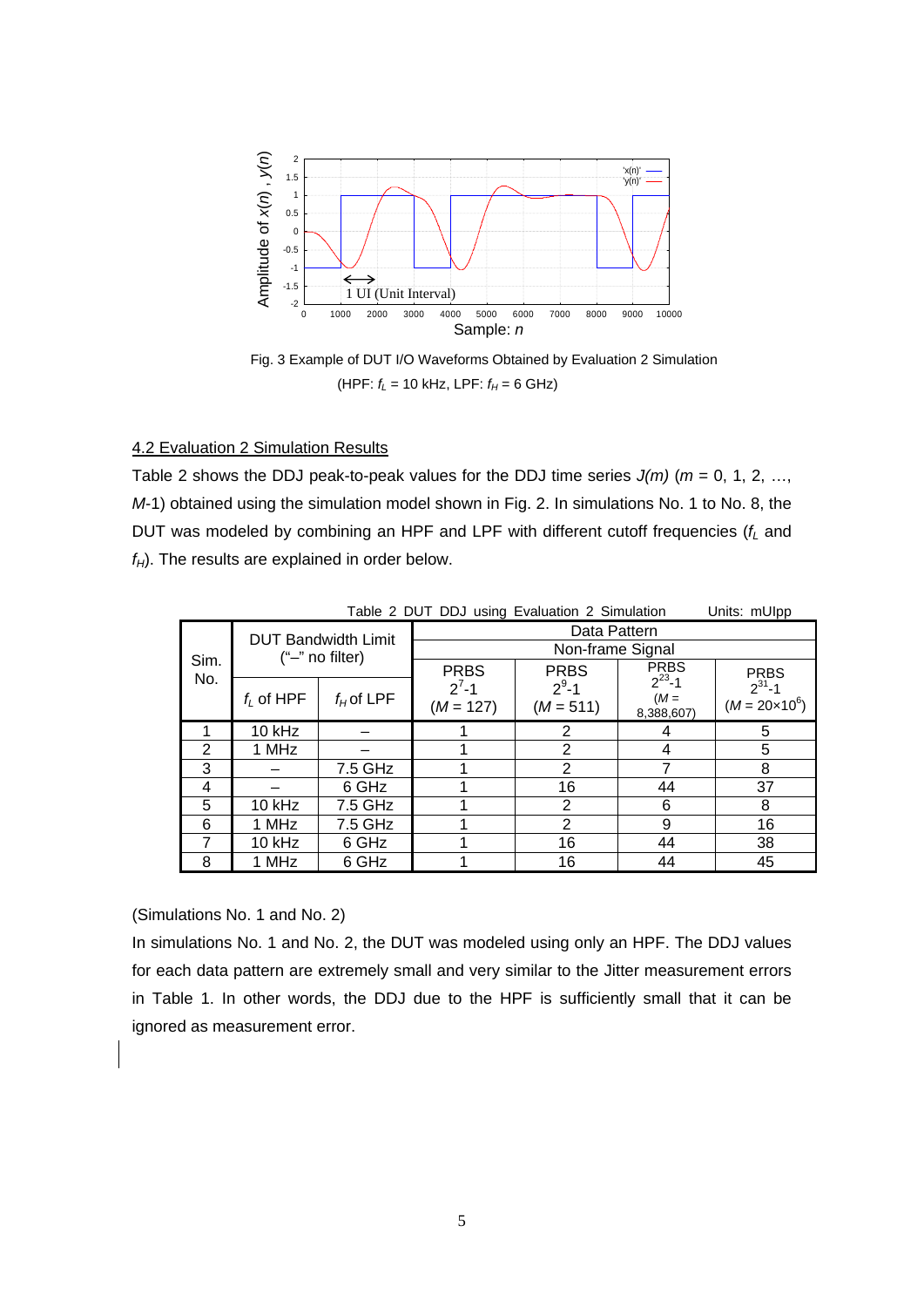#### (Simulations No. 3 and No. 4 )

In simulations No. 3 and No. 4, the DUT was modeled using only an LPF. The DDJ due to the LPF increases as the PRBS stage increases. In No. 4 in particular, the large waveform distortion for  $v(n)$  is due to the low value of  $f_H$  as shown in Fig. 3. In No. 4, extremely large simulation DDJ values of 44mUIpp and 37mUIpp were obtained at PRBS  $2^{23}$ -1 and PRBS  $2^{31} - 1$ .

#### (Simulations No. 5 to No. 8 )

In simulations No. 5 to No. 8, the DUT was modeled using both an HPF and LPF. Due to the effect of both the HPF and LPF, the DDJ value at PRBS  $2^{31}$ -1 is much larger than when only an LPF is used. For example, the DDJ for simulation No. 4 is 37 mUIpp but 45 mUIpp for simulation No. 8.

#### 4.3 Comments on Evaluation No. 2

As shown in Table 2, the difference in DDJ generated at PRBS  $2^7$ -1 and PRBS  $2^{31}$ -1 has a gap of from 5 to 45 times. The increase in DDJ as the PRBS stage increases is thought to be due to the occurrence of long High and Low levels in the data pattern. Consequently, test patterns used at DUT jitter evaluation should generate similar lengths of High and Low levels to the lengths at the final testing stage.

#### 5. Conclusions

DDJ is generated by the DUT low- and high-frequency cutoff. The dependency of DDJ on the send data pattern was detected by numerical simulation. Evaluation 1 clarified that the theoretical error for DDJ measured using the jitter measurement method used by most SDH/SONET/OTN jitter testers is 5mUIpp or less (@9.95 Gbit/s). Additionally, by modeling a DUT using a combination of HPF and LPF, Evaluation 2 clarified that DDJ is increased more by the effect of the LPF than the HPF. Further, the difference in DDJ for PRBS  $2^7$ -1 and PRBS  $2^{31}$ -1 patterns is dependent on the combination of HPF and LPF and ranges from 5 to 45 times. Consequently, we believe that test patterns used for jitter evaluation should generate lengths of High and Low levels similar to the actual signal and that it is appropriate to use PRBS  $2^{23}$ -1 or PRBS  $2^{31}$ -1.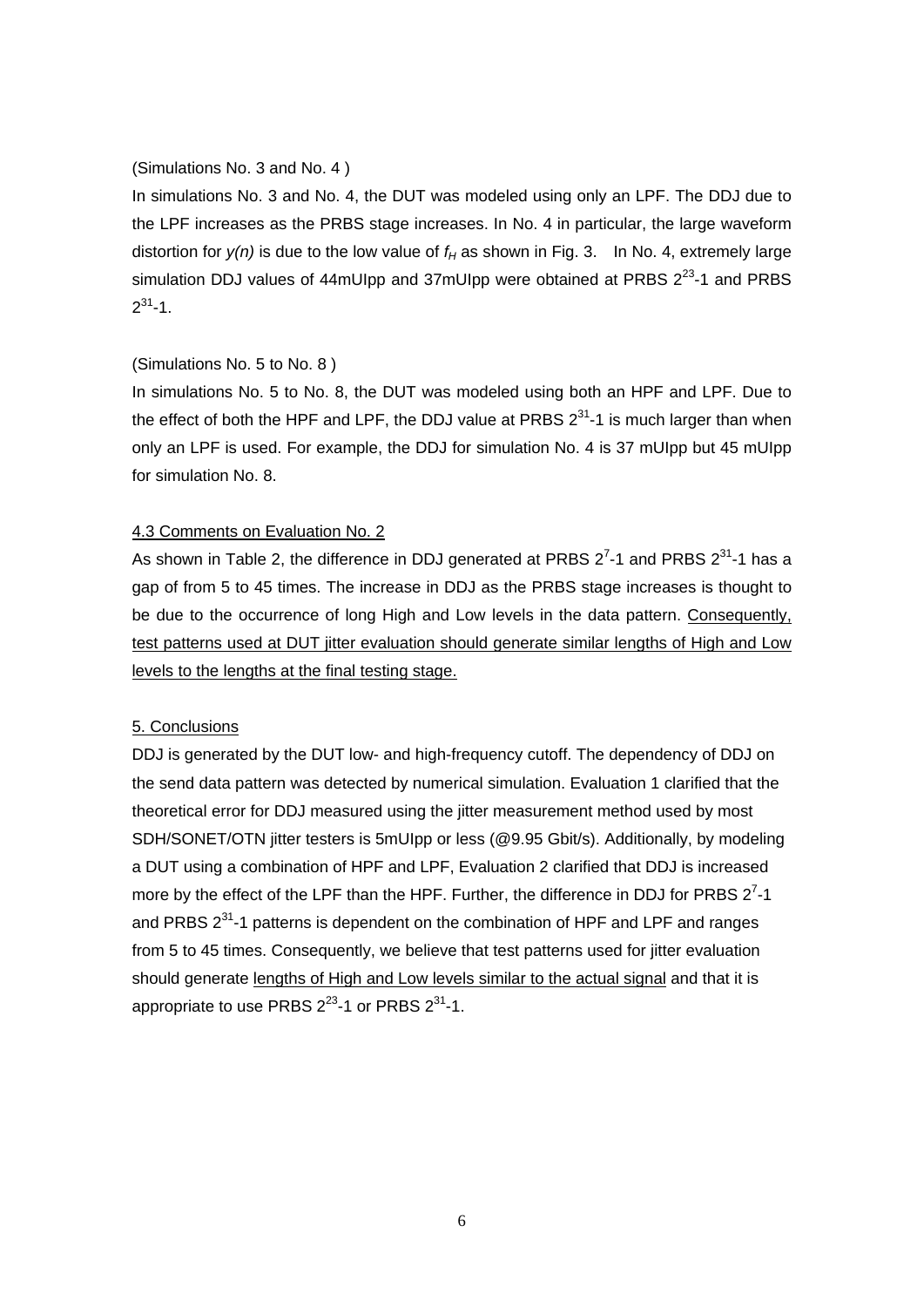#### References

[1] K. Kim, J. Hwang, Y.B. Kim, and F. Lombardi, "Data Dependent Jitter (DDJ) Characterization Methodology," *IEEE International Symposium on Defect and Fault Tolerance in VLSI Systems,* Monterey, CA, October 3-5, 2005, pp294-302.

[2] K. Mochizuki, "Phase insertion algorithms for Appendix VIII/O.172," ITU-T SG4, Q5, Contribution WD.09, South Queensferry, September 27 - 30, 2004.

[3] "Interfacing maxim laser Drivers with laser diode," Maxim Integrated Products, Inc., Sunnyvale, CA, Application Note HFAN-2.0, rev. 0, May, 2000.

[4] K. Ishibe, "The importance of calibration standards in jitter measurements," *IEEE Optical Communications*, pp. S6-S8, Nov. 2003.